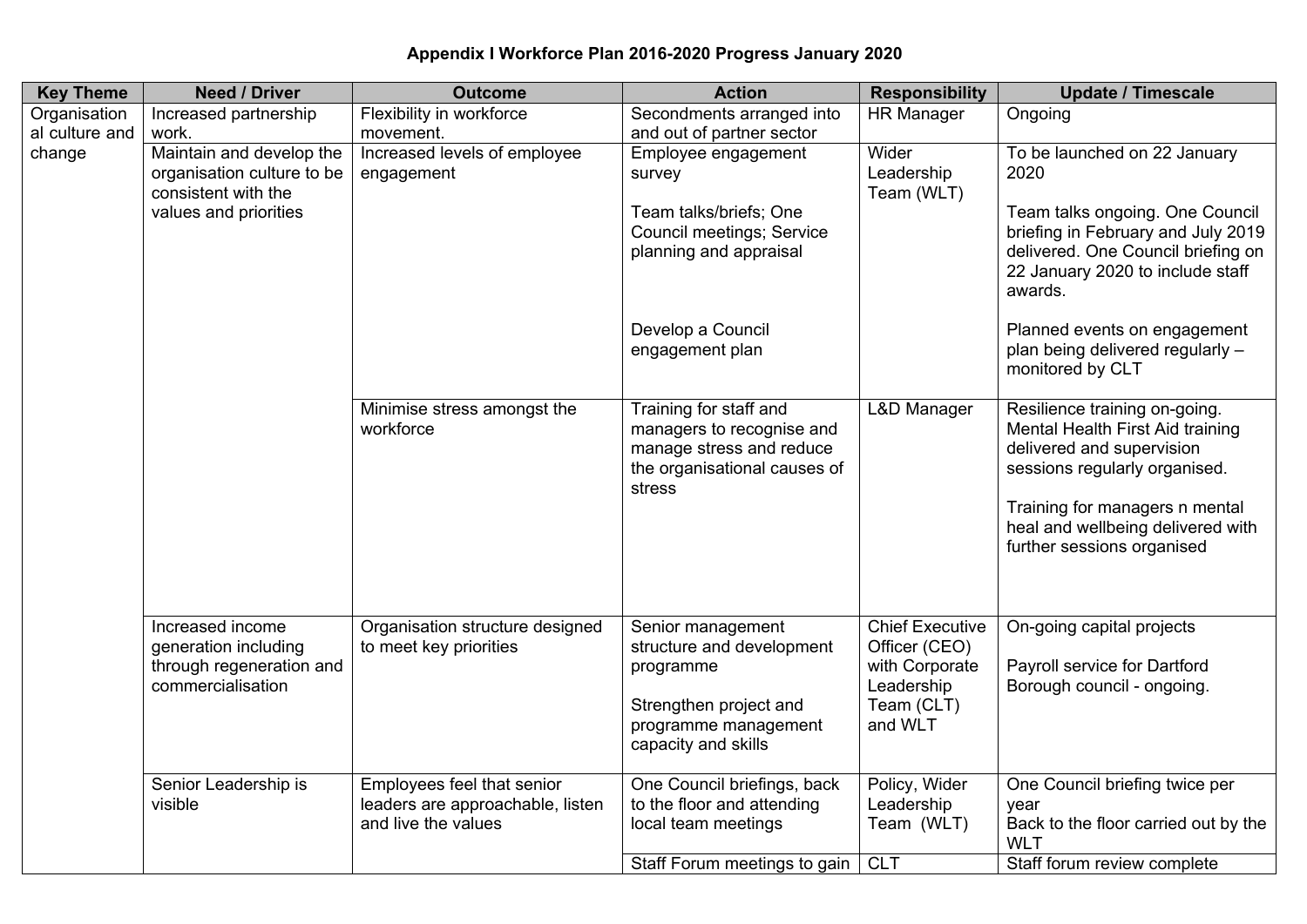|                  |                                                                                                  |                                                                                                 | representative views                                                            |                                 |                                                                                                                                                            |
|------------------|--------------------------------------------------------------------------------------------------|-------------------------------------------------------------------------------------------------|---------------------------------------------------------------------------------|---------------------------------|------------------------------------------------------------------------------------------------------------------------------------------------------------|
|                  |                                                                                                  |                                                                                                 | WLT to visit staff during<br>wellbeing week and birthday<br>teas                | <b>WLT</b>                      | Ongoing                                                                                                                                                    |
|                  | Employees are engaged<br>with organisation<br>purpose                                            | Employees know where they fit in<br>to the organisation and how they<br>help deliver priorities | Team talks delivered by line<br>managers                                        | <b>WLT</b><br>Line managers     | Ongoing                                                                                                                                                    |
| <b>Key Theme</b> | <b>Need / Driver</b>                                                                             | <b>Outcome</b>                                                                                  | <b>Action</b>                                                                   | <b>Responsibility</b>           | <b>Update/ Timescale</b>                                                                                                                                   |
| Resourcing       | The organisation is fully<br>resourced with the right<br>skills to deliver council<br>priorities | Streamlined processes for<br>greater efficiency                                                 | Review induction<br>programme for all staff                                     | Head of HR<br>(HHR)<br>Web Team | Ongoing - process to be more on-<br>line                                                                                                                   |
|                  |                                                                                                  | Council is presented in the best<br>light to attract good candidates                            | Council job page with<br>attractive information for<br>candidates               | <b>HR Manager</b>               | New job page created with<br>information on the borough and<br>the council.                                                                                |
|                  |                                                                                                  | Competitive employment<br>package to attract and retain<br>good people                          | Appropriate use of market<br>supplements in skill shortage<br>areas             | <b>HR Manager</b>               | Ongoing and has improved<br>recruitment in hard to fill areas<br>(Planning and Building Control)                                                           |
|                  |                                                                                                  | Maximise effectiveness of the full<br>team to deliver council priorities                        | Line managers are trained<br>and address performance<br>and absence issues      | Line managers                   | Absence management and<br>Performance management<br>training on-going, absence<br>monitored by Wider Leadership<br>Team                                    |
|                  | A representative and<br>balanced workforce                                                       | Increase the % of employees<br>under the age of 25                                              | Apprenticeship programme                                                        | <b>HHR</b>                      | Training and qualifications agreed<br>for existing staff through the<br>apprenticeship levy.<br>Careers fairs at local schools and<br>colleges to continue |
|                  | A representative and<br>balanced workforce                                                       | Council that values equality,<br>diversity and inclusion                                        | Meet the Disability Confident<br>employer status<br>Calculate and report on the | <b>HHR</b>                      | Ongoing – further supported by<br>the work experience opportunities<br>provided to the students from the<br>Grow 19 college.                               |
|                  |                                                                                                  |                                                                                                 | Gender Pay Gap                                                                  |                                 | To provide an update on figures<br>by the deadline of 31 March 2020.<br>Minimal difference between male<br>and female pay rates                            |
|                  | The organisation is fully<br>resourced with the right                                            | No skill / knowledge gaps<br>because of retirements or                                          | Succession planning and<br>multi-skilling to ensure                             | <b>WLT</b>                      | 'Developing Everyone' analysis to<br>be carried out following Appraisal                                                                                    |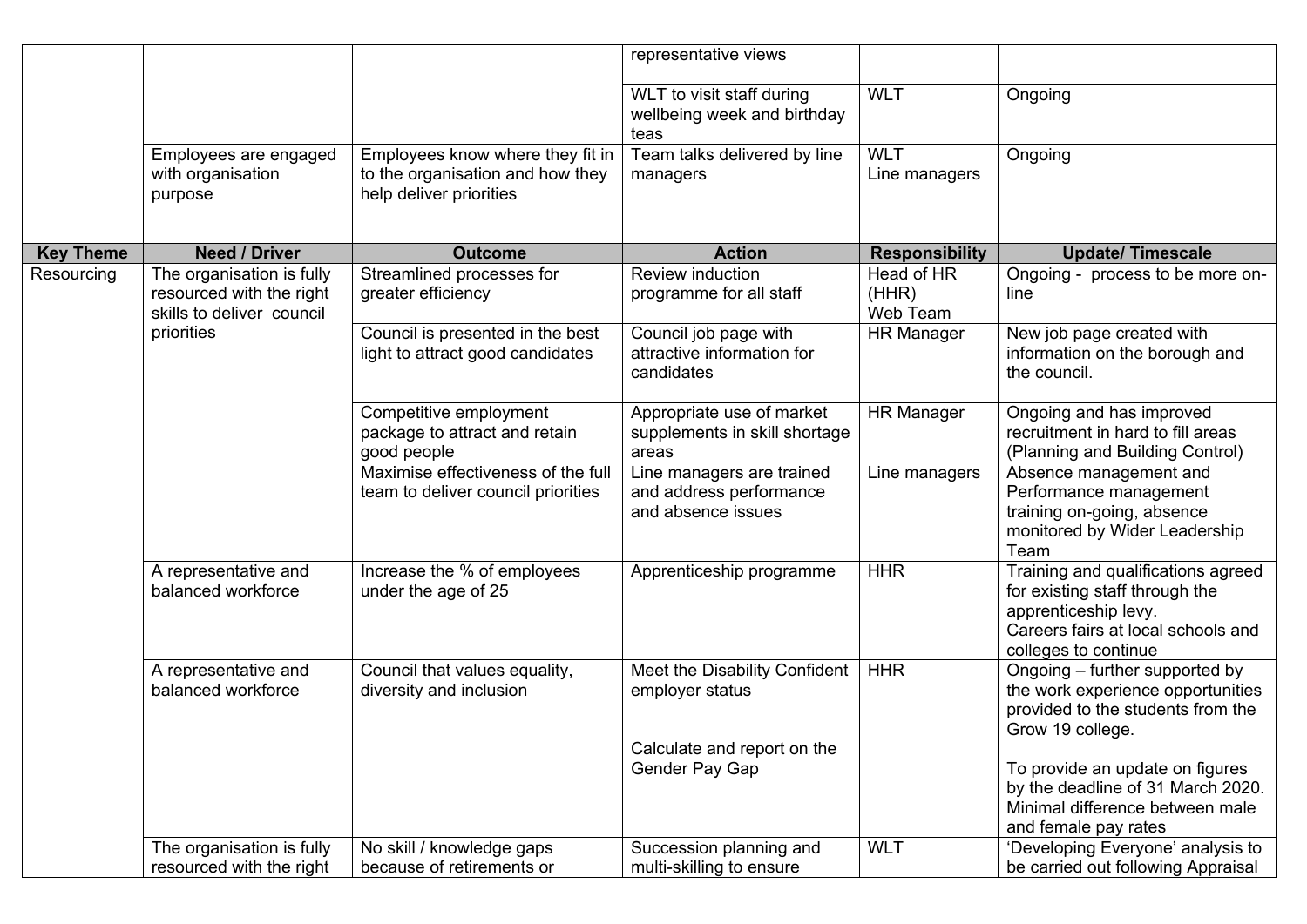|                  | skills to deliver Council                                                                        | turnover                                                                                                                 | business continuity                                                                                                                                                        |                                               | March/April 2020                                                                                                                                                                                                                                       |
|------------------|--------------------------------------------------------------------------------------------------|--------------------------------------------------------------------------------------------------------------------------|----------------------------------------------------------------------------------------------------------------------------------------------------------------------------|-----------------------------------------------|--------------------------------------------------------------------------------------------------------------------------------------------------------------------------------------------------------------------------------------------------------|
|                  | priorities                                                                                       | Organisational effectiveness<br>increased, workloads reduced                                                             | Change in mind-set of<br>employees to overcome<br>challenges in their roles                                                                                                | <b>L&amp;D Manager</b>                        | Personal Best training for staff -<br>ongoing.<br>Personal Best for Leaders -<br>introduced programme for<br>managers and supervisors.                                                                                                                 |
| <b>Key Theme</b> | <b>Need / Driver</b>                                                                             | <b>Outcome</b>                                                                                                           | <b>Action</b>                                                                                                                                                              | <b>Responsibility</b>                         | <b>Update/Timescale</b>                                                                                                                                                                                                                                |
| Development      | Develop consistency of<br>approach by leaders and<br>managers                                    | Managers and leaders know<br>what is expected of them as a<br>'Maidstone Manager'                                        | Management development;<br>360° feedback.<br>All new managers to go<br>through the manager<br>induction programme<br>Review the appraisal<br>process to ensure still meets | L&D Manager<br>and WLT                        | Line manager induction<br>programme to be developed and<br>communicated to managers via<br>Managers Forum and Intranet.<br>To develop manager skills in 1:1<br>meetings with their staff.<br>Pilot new software on check-in's<br>and evaluate feedback |
|                  |                                                                                                  |                                                                                                                          | business requirements                                                                                                                                                      |                                               |                                                                                                                                                                                                                                                        |
|                  | The organisation is fully<br>resourced with the right<br>skills to deliver council<br>priorities | Blended approach to learning<br>All employees engaged in<br>personal development                                         | All employees have<br>development plan; training<br>plan in place to address<br>future skill gaps                                                                          | L&D Manager<br>Line managers                  | Reinforced through the<br>introduction of the 'Developing<br>Everyone' appraisal process                                                                                                                                                               |
|                  |                                                                                                  |                                                                                                                          | Development of new<br>eLearning package with<br>tailored programmes                                                                                                        | L&D Manager                                   | Ongoing                                                                                                                                                                                                                                                |
|                  | A flexible workforce                                                                             | Internal recruitment and selection<br>enables horizontal movement to<br>develop careers and give<br>employment stability | Streamline processes for<br>internal re-deployment.<br>Training for new roles and<br>ways of working eg arising<br>from service reviews and<br>business transformation     | <b>HHR</b>                                    | Ongoing                                                                                                                                                                                                                                                |
|                  | A flexible workforce                                                                             | Develop a range of skills                                                                                                | Secondments encouraged                                                                                                                                                     | <b>HHR</b>                                    | Ongoing                                                                                                                                                                                                                                                |
|                  |                                                                                                  |                                                                                                                          | Work shadowing process<br>developed to facilitate<br>people spending time in<br>other areas                                                                                | <b>HHR</b>                                    | WLT/CLT Job Swap programme<br>in place.                                                                                                                                                                                                                |
|                  | A safe workforce                                                                                 | A strong health and safety<br>culture with minimal accident<br>levels.                                                   | Deliver the Health and<br>Safety action plan                                                                                                                               | Health and<br>Safety Officer<br>Line managers | Ongoing monitoring through the<br>Health & Safety Committee.                                                                                                                                                                                           |
| <b>Key Theme</b> | <b>Need / Driver</b>                                                                             | <b>Outcome</b>                                                                                                           | <b>Action</b>                                                                                                                                                              | <b>Responsibility</b>                         | <b>Update/Timescale</b>                                                                                                                                                                                                                                |
| Rewards          | Retain competitive<br>position as an employer                                                    | Reinforce benefits package so<br>that employees feel they are                                                            | Update and re-issue<br>employee handbook                                                                                                                                   | <b>HR Manager</b>                             | To update with new Strategic Plan                                                                                                                                                                                                                      |
|                  |                                                                                                  | fairly rewarded.                                                                                                         | Health and wellbeing                                                                                                                                                       | <b>HR Manager</b>                             | Ongoing, Well-being week to be                                                                                                                                                                                                                         |